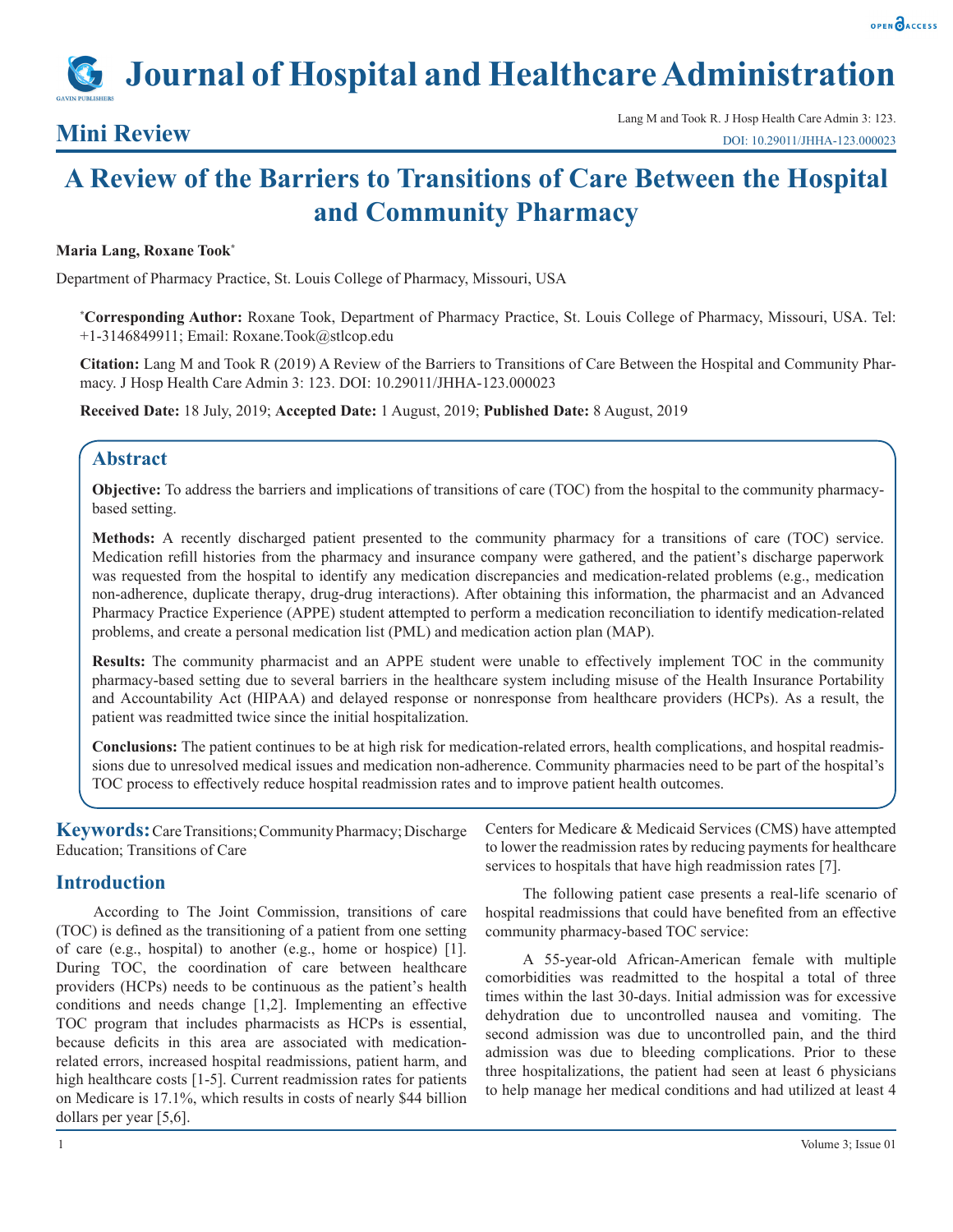pharmacies in the last 6 months. The patient was nonadherent to her medications as evidenced by her pharmacy records; the patient had not refilled many of her medications in the last 30 days. The patient admitted to having difficulties obtaining medications either because of financial cost or drug unavailability. Furthermore, the patient claimed that she could not remember if the hospital staff discussed the medication list with her at discharge. The patient was confused about her medications; she did not know which ones she should be taking or discontinuing. The patient complained of uncontrolled nausea/vomiting and pain, and her level of functioning continued to decline.

Implementation of a community pharmacy-based TOC service allows for the identification and resolution of preventable medication-related problems, promotes patient safety and medication adherence, reduces unnecessary readmissions to the hospital and physician visits, and lowers overall healthcare cost [4-8].

Community pharmacists undergo a total of 6 years or more of training to receive a doctorate in pharmacy. Two of these years are focused on prerequisites such as biology, chemistry, anatomy, physics and calculus, with 4 additional years of pharmacyfocused education in the professional program. While in the professional program, students undergo 3 years of education in pathophysiology and pharmacotherapy focused on the following topics: cardiovascular, endocrinology, nephrology, pulmonary, gastroenterology, psychology, oncology, infectious disease, critical care, gynecology, dermatology, pediatrics, and geriatrics. In their final year of pharmacy school, students practice their didactic skills during their 4-6 weeks of Advanced Pharmacy Practice Experience (APPE) rotations where students participate in pharmacist experiences in various settings (e.g., general hospital, ambulatory care, critical care, community).

Because of their wealth of medication knowledge and accessibility, community pharmacists can be a valuable resource and support for patients that are newly discharged into the community setting [3,4,8]. Patients with multiple comorbidities are at increased risk for medical complications and hospital readmission within 30-days [9,10]. The objective of this review is to address the barriers and implications of TOC in the community pharmacy-based setting.

#### **Methods**

Upon initial hospital discharge, this case patient was identified as a candidate for the community pharmacy-based TOC program that was piloted. The patient met the following criteria: patient was not hospitalized due to childbirth, suicidal attempts, or psychiatric conditions, patient was greater than 18 years of age, patient was hospitalized for two or more days, and patient was not filling specialty medications (e.g., chemotherapy, transplant, and HIV medications) through the community pharmacy. The patient verbally consented to participate in the TOC program at no additional cost. Medication refill histories from the pharmacy and insurance company were gathered to assess medication adherence and identify medication-related problems. The patient's discharge paperwork was requested from the hospital to identify any medication discrepancies and to perform medication reconciliation. The community pharmacist and an APPE student were tasked to perform medication reconciliation to identify medication-related problems, and create a Personal Medication List (PML) and Medication Action Plan (MAP).

#### **Results**

The implementation of a community pharmacy-based TOC program was ineffective due to several barriers in the healthcare system. On multiple occasions, HCPs were uncooperative with the community pharmacist/APPE student by refusing to provide patient health information (e.g., discharge medication list) and communicating with the community pharmacist in a timely manner (e.g., 7-10 business days) because of the Health Insurance Portability and Accountability Act (HIPAA) and the hospital's policy. In addition, key HCPs from the hospital and primary care office failed to help resolve discrepancies that the community pharmacist identified. As a result, the community pharmacist and APPE student were unable to reconcile the patient's medications and to address medication-related problems. Also, the PML and MAP could not be completed. The patient consequently was readmitted twice to the hospital within a 30-day period with poor health outcomes, and the patient continues to be at high risk for health complications and hospital readmissions.

### **Discussion**

Several barriers contributed to the ineffectiveness of the TOC process. One significant challenge that the community pharmacist and APPE student had was the lack of timely access to patient's health information, including discharge medication list. In this patient case, the nurse and primary care physician refused to discuss the patient's concerns and medication questions with the pharmacist because they felt that this would be a violation of HIPAA. The HIPAA Privacy Rule was often cited inappropriately and misconstrued by HCPs because it negated the purpose of protecting the patient from harm and ensuring continuity of care. The goal of the HIPAA Privacy Rule, per the U.S. Department of Health & Human Services, is to ensure that providers "do not use or disclose an individual's health information except for treatment, payment, or regular healthcare operations" [11]. Community pharmacists need to be able to consult a HCP regarding a patient's medication regimen and perform "regular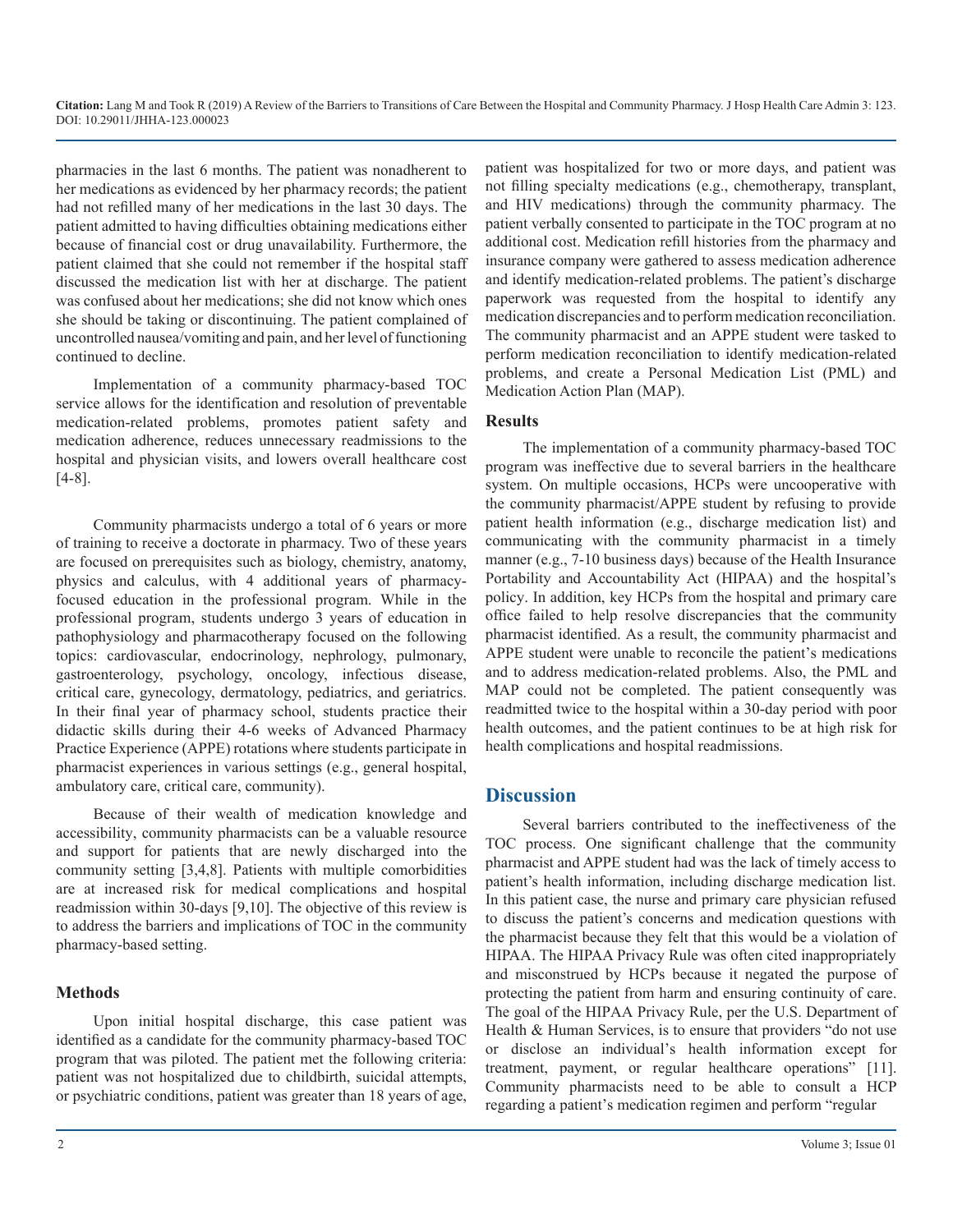healthcare operations" of conducting medication reconciliation [2,11]. Approximately 60% of medication errors occur when the patient transitions through the healthcare system [8]. Obtaining a discharge medication list is crucial for the TOC process because it allows the community pharmacy system to identify any medication discrepancies and to prevent medication-related errors [8,10].

Another barrier that the community pharmacist and APPE student experienced was lack of inclusion in the hospital's TOC process. Most traditional hospital TOC models, such as described by Labson et al. (e.g., Care Transition Programs, Project RED), do not include community pharmacists [5]. However, community pharmacists are valuable in assessing and identifying patient barriers that pose risks for poor health outcomes. They can serve as a patient advocate to ensure that the patient transitions smoothly back into the community setting after hospitalization because they are frequently the first accessible healthcare providers in the community. The patient described in the case had uncoordinated care because the patient did not have a designated person within the community to follow-up with and to assist the patient in the TOC process.

Additionally, the pharmacist and APPE student encountered a lack of urgency and accountability set by the healthcare team. Common responses received by the community pharmacist included, "I don't see what the issue is," "There's nothing I can do about it," and "That's the patient's own problem." Evidence has shown that including pharmacists on the health care team can help overcome barriers in the TOC setting and improve patient outcomes [2,3,12-16]. This patient's HCPs missed the opportunity to improve patient health outcomes and to reduce the risk of readmissions by collaborating with the community pharmacist to resolve medication-related problems.

Community pharmacists needs to be integrated into the hospital's TOC process to improve patient outcome and to reduce hospital readmission. As previously mentioned, community pharmacists are valuable members of the healthcare team who have received training in multiple disease states and are qualified to screen for health problems, such as depression, diabetes, neuropathy, and much more. Because of their accessibility, community pharmacists are able to identify social and economic issues that affects the patient's overall health. Research has found [that providing community pharmacists with access to electronic](https://www.pharmacytimes.com/publications/issue/2017/december2017/transition-of-care-an-opportunity-for-community-pharmacists)  health records can be beneficial in decreasing hospital readmission [17]. Community pharmacists can better serve patients through partnership with local hospitals; research has shown that integrating these pharmacists in the transitions of care process can result in a significant decrease in readmission rates, 6.9-8.1% in the intervention group (in comparison to 20-21.4% in the usual care group) [18,19]. In these partnerships, nursing staff help identify patients that are being discharged, refer these patients to

their community pharmacy, and share relevant information with the community pharmacists. These pharmacists are provided with contact information so they can easily communicate any barriers to care or issues with the hospital.

By collaborating on a team, hospitalists and nurses can provide discharge paperwork and communicate any medication changes. Community pharmacists can further be utilized to improve positive health outcomes by identifying medication discrepancies and potential medication-related problems, by assessing patient's barriers (e.g., socio-economic burden, lack of transportation, medication non-adherence) [3,4]. Community pharmacists can be utilized to follow up with the patient and perform risk assessments (e.g., medication non-adherence). This can significantly reduce unnecessary hospitalizations or doctor visits [1,4]. For example, if the patient is unable to afford the medications due to financial burden, the community pharmacist can discuss the patient's socioeconomic concerns and offer alternative, cost-effective medications with the HCPs. This will result in preventing medication non-adherence, poor health outcomes, and unnecessary stress on the patient.

Overall, HCPs should utilize community pharmacists to ensure an effective TOC and continuity of care to reduce hospital readmission rates and promote positive health outcomes. Community pharmacists can be utilized in various ways to help improve the TOC process. By providing quality care transitions through the utilization of community pharmacists, this case patient would have most likely had better health outcomes, and increased quality of life which would have led to an overall decline in healthcare costs.

### **References**

- 1. [The Joint Commission \(2013\) Transitions of care: the need for collabo](https://www.jointcommission.org/assets/1/6/TOC_Hot_Topics.pdf)[ration across entire care continuum. Oak Brook, IL: Joint Commission](https://www.jointcommission.org/assets/1/6/TOC_Hot_Topics.pdf) [Resources.](https://www.jointcommission.org/assets/1/6/TOC_Hot_Topics.pdf)
- 2. [Melody KT, McCartney E, Sen S, Duenas G \(2016\) Optimizing care](https://www.ncbi.nlm.nih.gov/pmc/articles/PMC5741037/) [transitions: the role of the community pharmacist. Integr Pharm Res](https://www.ncbi.nlm.nih.gov/pmc/articles/PMC5741037/) [Pract 5: 43-51.](https://www.ncbi.nlm.nih.gov/pmc/articles/PMC5741037/)
- 3. [Hume AL, Kerwin J, Bieber HL, Cochenour RL, Hall DL, et al. \(2012\)](https://www.ncbi.nlm.nih.gov/pubmed/23108810) [Improving care transitions: current practice and future opportunities for](https://www.ncbi.nlm.nih.gov/pubmed/23108810) [pharmacists. Pharmacotherapy 32: e326-e337.](https://www.ncbi.nlm.nih.gov/pubmed/23108810)
- 4. [Garza A \(2017\) Transitions of care: an opportunity for community phar](https://www.pharmacytimes.com/publications/issue/2017/december2017/transition-of-care-an-opportunity-for-community-pharmacists)macists. Pharmacy Times.
- 5. [Burke RE, Guo R, Prochazka AV, Misky GJ \(2014\) Identifying keys to](https://bmchealthservres.biomedcentral.com/articles/10.1186/1472-6963-14-423) [success in reducing readmissions using the ideal transitions in care](https://bmchealthservres.biomedcentral.com/articles/10.1186/1472-6963-14-423) [framework. BMC Health Services Research 14: 423.](https://bmchealthservres.biomedcentral.com/articles/10.1186/1472-6963-14-423)
- 6. [Bailey, MK, Weiss AJ, Barrett ML, Jiang HJ \(2019\) Characteristics of](https://www.hcup-us.ahrq.gov/reports/statbriefs/sb248-Hospital-Readmissions-2010-2016.pdf) [30-day all-cause hospital readmissions, 2010-2016. Statistical Brief](https://www.hcup-us.ahrq.gov/reports/statbriefs/sb248-Hospital-Readmissions-2010-2016.pdf) [#248. Agency for Healthcare Research and Quality.](https://www.hcup-us.ahrq.gov/reports/statbriefs/sb248-Hospital-Readmissions-2010-2016.pdf)
- 7. [Ni W, Colayco D, Hashimoto J, Komoto K, Gowda C, et al. \(2017\)](https://www.ncbi.nlm.nih.gov/pubmed/28385023)